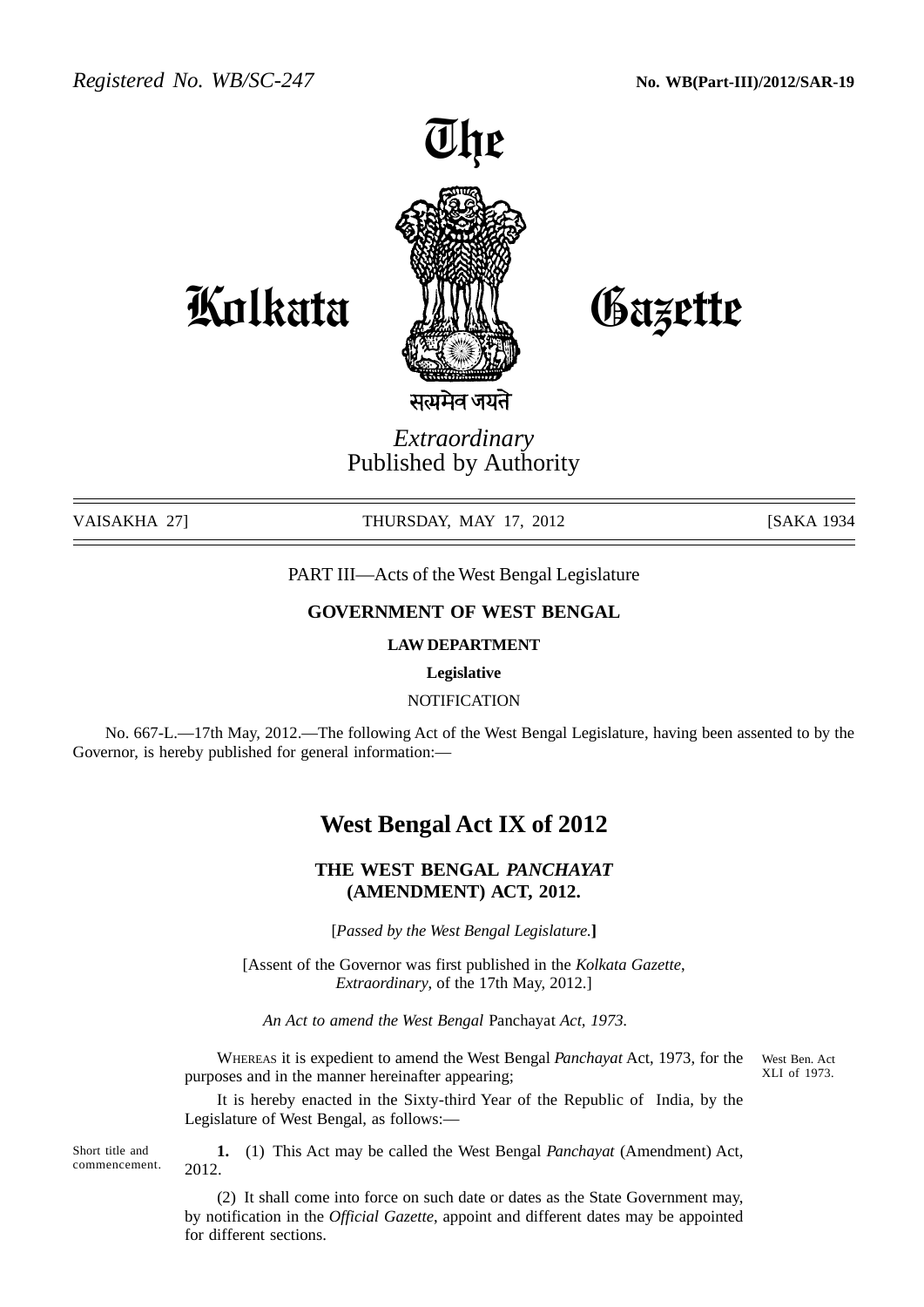#### *(Section 2.)*

Amendment of section 4 of West Ben. Act XLI of 1973.

**2.** For sub-section (2) of section 4 of the West Bengal *Panchayat* Act, 1973 (hereinafter referred to as the principal Act), the following sub-section shall be substituted:—

"(2) Persons whose names are included in the electoral role prepared in accordance with such rules as may be made by the State Government in this behalf and in force on such date as the State Election Commissioner may declare for the purpose of an election pertaining to the area comprised in the *Gram*, shall elect by secret ballot at such time and in such manner as may be prescribed, from among themselves such number of members not being less than five or more than thirty as the prescribed authority may, having regard to the number of voters in hill areas and other areas and in accordance with such rules as may be made in this behalf by the State Government, determine:

Provided that seats shall be reserved for the Scheduled Castes, the Scheduled Tribes and the Backward Classes in a *Gram Panchayat*, and the number of seats so reserved shall bear, as nearly as may be and in accordance with such rules as may be made in this behalf by the State Government, the same proportion to the total number of seats in that *Gram Panchayat* to be filled up by election as the population of the Scheduled Castes or of the Scheduled Tribes or of the Backward Classes as the case may be, in that *Gram*, bears to the total pupulation of that *Gram* and such seats shall be subject to allocation by rotation, in the manner prescribed, to such different constituencies having Scheduled Castes, Scheduled Tribes or Backward Classes population which bears with the total population in that constituency not less than one-half of the proportion that the total Scheduled Castes population, the Scheduled Tribes population or, the Backward Classes population, as the case may be, in that *Gram*, bears with the total population in that *Gram*:

Provided further that as nearly as practicable one-half but not exceeding one-half of the total number of seats reserved for the Scheduled Castes, the Scheduled Tribes and the Backward Classes shall be reserved for women belonging to the Scheduled Castes or the Scheduled Tribes or the Backward Classes, as the case may be:

Provided also that as nearly as practicable one-half but not exceeding one-half of the total number of seats, including the seats reserved for the Scheduled Castes, the Scheduled Tribes and the Backward Classes in a *Gram Panchayat* shall be reserved for women, and the constituencies for the seats so reserved for women shall be determined by rotation, in such manner as may be prescribed:

Provided also that notwithstanding anything contained in the foregoing provisions of this sub-section, when the number of members to be elected to a *Gram Panchayat* is determined by the prescribed authority or when seats are reserved for the Scheduled Castes, the Scheduled Tribes and the Backward Classes in a *Gram Panchayat* in the manner as aforesaid, the number of members so determined or the number of seats so reserved shall not be varied for two successive general elections:

Provided also that no member of the Scheduled Castes or the Scheduled Tribes or the Backward Classes and no woman for whom seats are reserved under this subsection, shall, if eligible for election to a *Gram Panchayat*, be disqualified for election to any seat not so reserved:

Provided also that the State Election Commissioner may, at any time, for reasons to be recorded in writing, by order, direct the prescribed authority to make fresh determination of the number of members of a *Gram Panchayat* or fresh reservation on rotation of the number of seats in such *Gram Panchayat* and, on such order being issued by the State Election Commissioner, the determination of the number of members or the number of seats to be reserved or the sequence of rotation of reservation of seats or any combination of them as may be specified in such order shall not be varied for the next two successive general elections:

Provided also that the provisions for reservation of seats for the Scheduled Castes and the Scheduled Tribes shall cease to have effect on the expiry of the period specified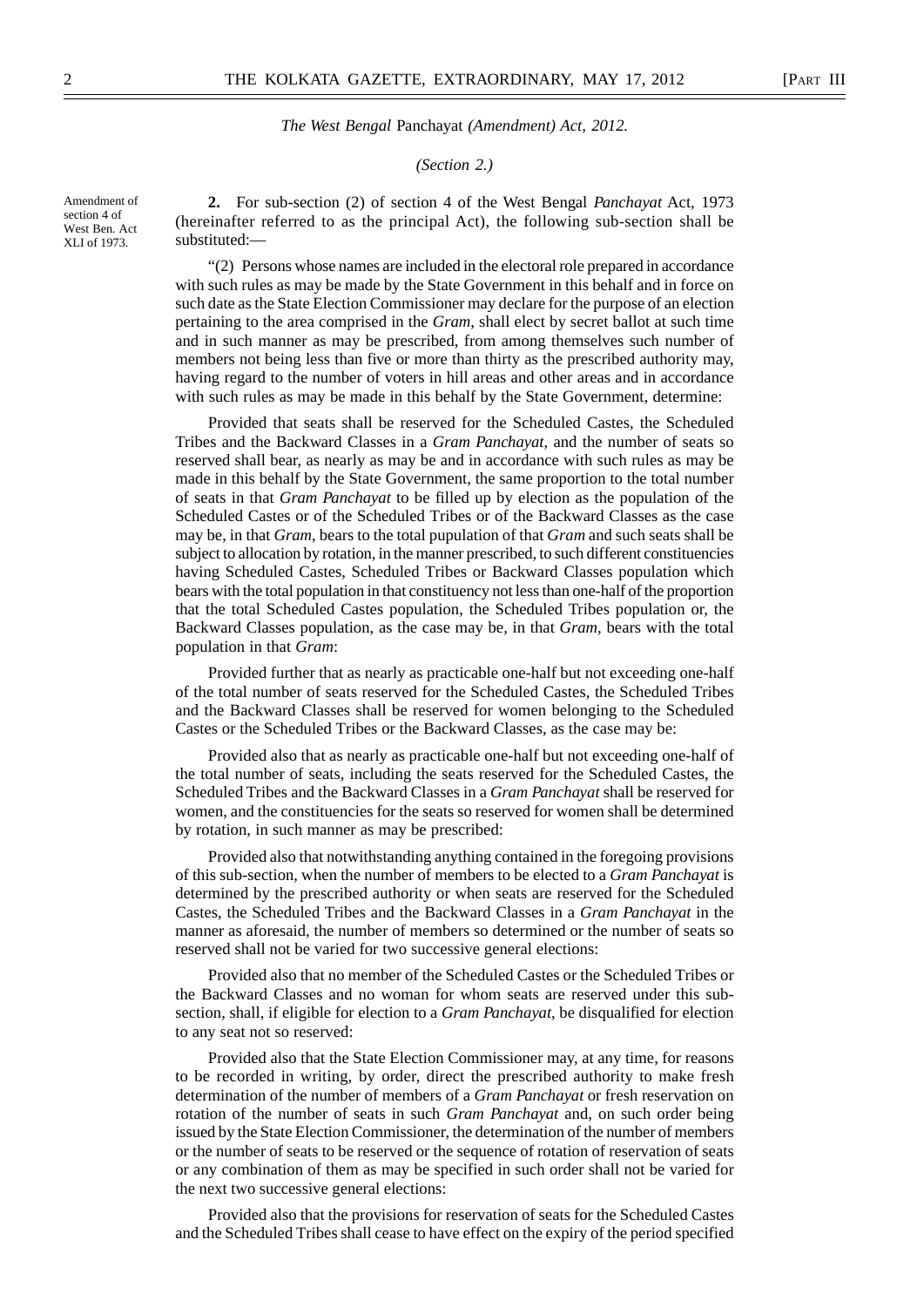#### *(Section 3.)*

in article 334 of the Constitution of India and the provisions for reservation of seats for the Backward Classes shall cease to have effect from the date on which the State Legislature by enactment decides so in this behalf.".

Amendment of section 9,

**3.** For sub-section (1) of section 9 of the principal Act, the following subsection shall be substituted:-

"(1) Every *Gram Panchayat* shall, at its first meeting at which a quorum is present, elect, in the prescribed manner, one of its members to be the *Pradhan* and another member to be the *Upa-Pradhan* of the *Gram Panchayat*:

Provided that the members referred to in clause (ii) of sub-section (2A) of section 4 shall neither participate in, nor be eligible for such election:

Provided further that subject to such rules as may be made in this behalf by the State Government, a member shall not be eligible for election of the *Pradhan* unless he declares in writing that on being elected, he shall be a whole time functionary of his office and that during the period for which he holds or is due to hold such office, he shall not hold any office of profit unless he has obtained leave of absence from his place of employment or shall not carry on or be associated with any business, profession or calling in such manner that shall or is likely to interfere with due exercise of his powers, performance of his functions or due discharge of his duties:

Provided also that subject to such rules as may be made by the State Government in this behalf, the offices of the *Pradhan* and the *Upa-Pradhan* shall be reserved for the Scheduled Castes, the Scheduled Tribes and the Backward Classes in such manner that the number of offices so reserved at the time of any general election shall bear, as nearly as may be, the same proportion to the total number of such offices within a district as the population of the Scheduled Castes or the Scheduled Tribes, or the Backward Classes as the case may be, in all the Blocks within such district taken together bears with the total population in the same area, and such offices shall be subject to allocation by rotation in the manner prescribed:

Provided also that the offices of the *Pradhan* and the *Upa-Pradhan* in any *Gram Panchayat* having the Scheduled Castes or the Scheduled Tribes or the Backward Classes population, as the case may be, constituting not more than five *per cent* of the total pupulation in the *Gram*, shall not be considered for allocation by rotation:

Provided also that in the event of the number of *Grams* having the Scheduled Castes or the Scheduled Tribes or the Backward Classes population constituting more than five *per cent* of the total population, falling short of the number of the offices of the *Pradhan* and the *Upa-Pradhan* required for reservation in a district, the State Election Commissioner may, by order, include, for the purpose of reservation, other such offices of the *Pradhan* and the *Upa-Pradha* beginning from the *Gram* having higher proportion of the Scheduled Castes or the Scheduled Tribes, or the Backward Classes as the case may be, until the total number of seats required for reservation is obtained:

Provided also that in a district, determination of the offices of the *Pradhan* reserved for the Scheduled Castes, the Scheduled Tribes, the Backward Classes and women shall precede such determination of the offices of the *Upa-Pradhan*:

Provided also that if, for any term of election (hereinafter referred to in this proviso as the said term of election), the office of the *Pradhan* in a *Gram Panchayat* is reserved for any category of persons in accordance with the rules in force, the office of the *Upa-Pradhan* in that *Gram Panchayat* shall not be reserved for the said term of election for any category, and if, in accordance with the rules applicable to the office of the *Upa-Pradhan*, such office is required to be reserved for the said term of election, such reservation for the same category shall be made in another office of the *Upa-Pradhan* within the district in the manner prescribed, keeping the total number of offices so reserved for the said term of election equal to the number of such offices required to be reserved in accordance with the rules in force: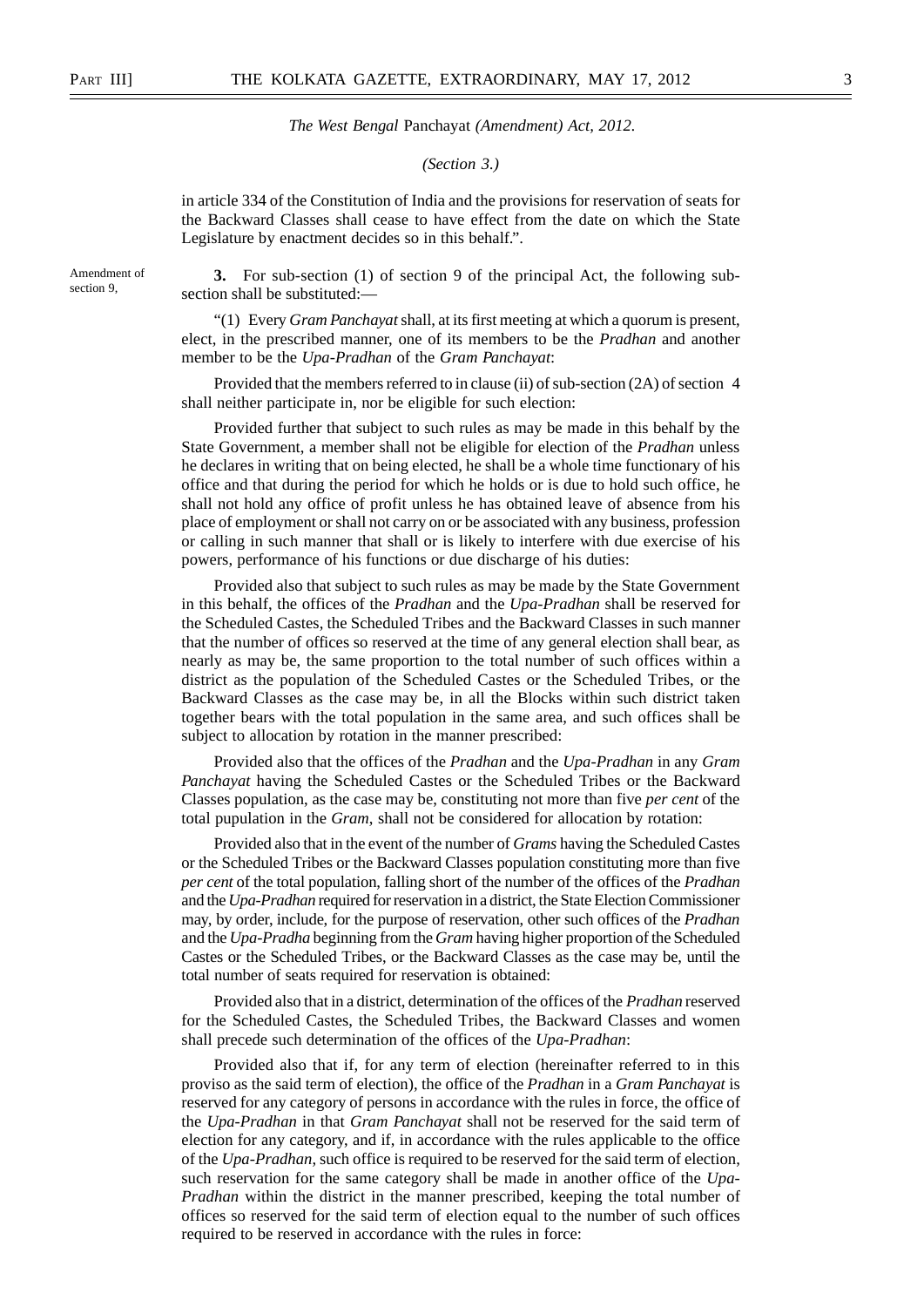#### *(Section 4.)*

Provided also that when in any term of election, an office of the *Upa-Pradhan* is not reserved on the ground that the corresponding office of the *Pradhan* is reserved in the manner prescribed, such office of the *Upa-Pradhan* not reserved on the ground as aforesaid, shall be eligible for consideration for reservation during the next term of election in the manner prescribed:

Provided also that as nearly as practicable one-half but not exceeding one-half of the total number of the offices of the *Pradhan* and the *Upa-Pradhan* reserved for the Scheduled Castes, the Scheduled Tribes and the Backward Classes in a district, shall be reserved by rotation for the women belonging to the Scheduled Castes or the Scheduled Tribes or the Backward Classes, as the case may be:

Provided also that as nearly as practicable one-half but not exceeding one-half of the total number of the offices of the *Pradhan* and the *Upa-Pradhan* in a district including the offices reserved for the Scheduled Castes, the Scheduled Tribes and the Backward Classes shall be reserved for the women, and the offices so reserved shall be determined by rotation in such manner as may be prescribed:

Provided also that notwithstanding anything contained in the foregoing provisions of this sub-section or elsewhere in this Act, the principle of rotation for the purpose of reservation of offices under this sub-section shall commence from the first general elections to be held after the coming into force of section 8 of the West Bengal *Panchayat* (Amendment) Act, 1994, and the roster for reservation by rotation shall continue for every two successive terms for the complete rotation unless the State Election Commissioner, for reasons to be recorded in writing and by notification, directs fresh commencement of the rotation at any stage excluding one or more terms from the operation of the rotation:

Provided also that no member of the Scheduled Castes or the Scheduled Tribes or the Backward Calsses and no women, for whom the offices are reserved under this sub-section, shall, if eligible for the office of the *Pradhan* or the *Upa-Pradhan*, be disqualified for election to any office not so reserved:

Provided also that any member elected from an unreserved seat or from a seat reserved for another category shall be eligible for election to the office of the *Pradhan* or the *Upa-Pradhan* reserved for a particular category if he belongs to such category and produces Scheduled Castes, Scheduled Tribe or a Backward Classes certificate, as the case may be, issued by the competent authority before the presiding officer in order to establish his claim:

Provided also that the provisions for reservation of the offices of the *Pradhan* and the *Upa-Pradhan* for the Scheduled Castes and the Scheduled Tribes shall cease to have effect on the expiry of the period specified in article 334 of the Constitution of India and the provisions for reservation of seats for the Backward Classes shall cease to have effect from the date on which the State Legislature by enactment decides so in this behalf.".

Amendment of section 94.

**4.** For sub-section (2) of section 94 of the principal Act, the following subsection shall be substituted:—

- "(2) The *Panchayat Samiti* shall consist of the following members, namely:—
	- (i) *Pradhans* of the *Gram Panchayat* within the Block, *ex-officio*;
	- (ii) such number of persons not exceeding three as may be prescribed on the basis of the number of voters in hill areas and other areas to be elected from each *Gram* within the Block, the *Gram* being divided by the prescribed authority for the purpose into as many constituencies as the number of the persons to be elected, and the election being held by secret ballot at such time and in such manner as may be prescribed from amongst the persons, whose names are included in the electoral roll pertaining to the area comprised in the Block, prepared in accordance with such rules as may be made by the State Government in this behalf and in force on such date as the State Election Commissioner may declare for the purpose of an election by persons whose names are included in such electoral roll pertaining to the constituency comprised in such *Gram*:

XVIII of 1994.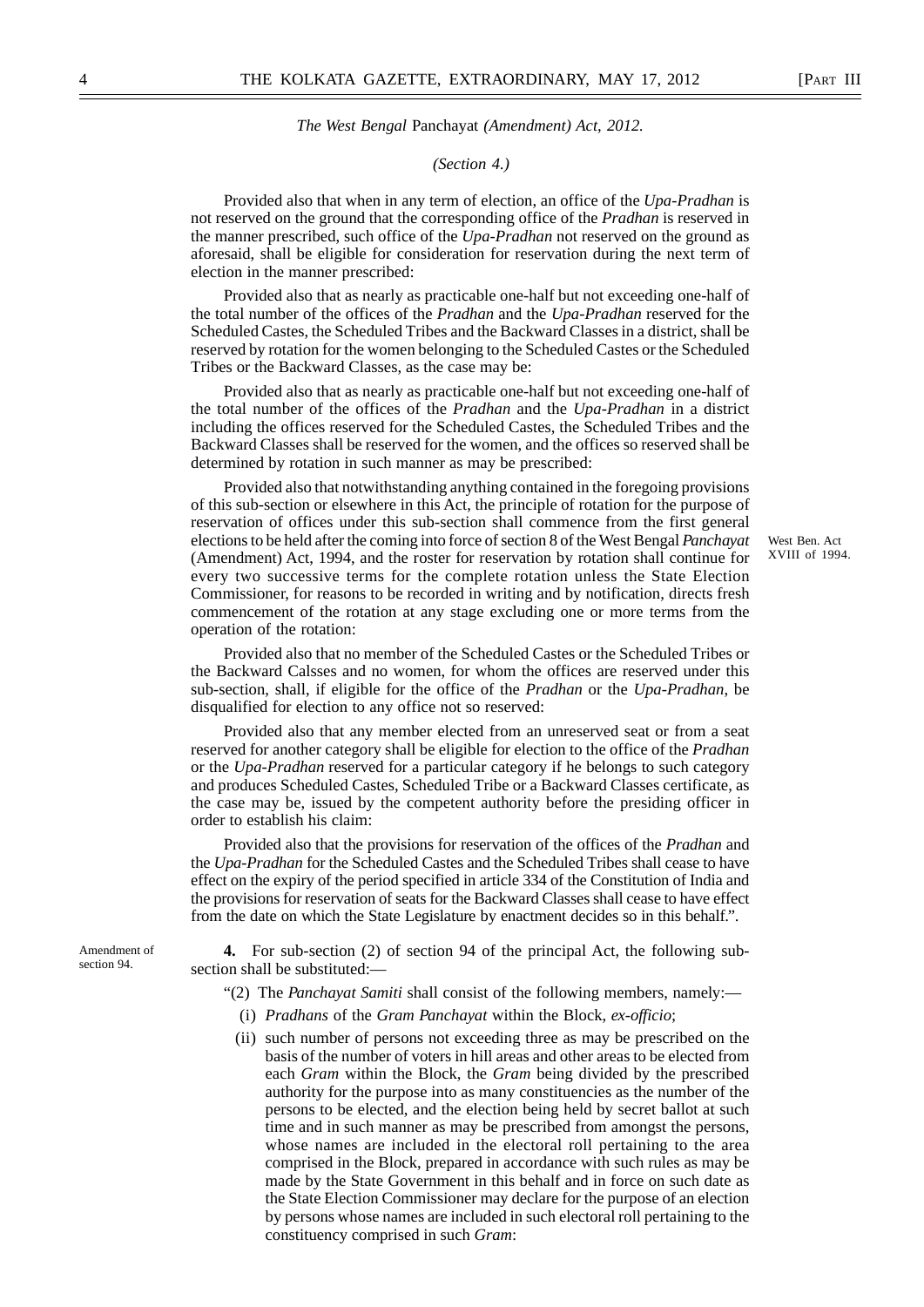#### *(Section 4.)*

Provided that seats shall be reserved for the Schduled Castes, Scheduled Tribes and the Backward Classes in a *Panchayat Samiti* and the number of seats so reserved shall bear, as nearly as may be and in accordance with such rules as may be made in this behalf by the State Government, the same proportion to the total number of seats in that *Panchayat Samiti* to be filled up by election as the population of the Scheduled Castes or of the Scheduled Tribes or of the Backward Classes as the case may be, in that *Panchayat Samiti* area, bears to the total pupulation of that *Panchayat Samit* area and such seats shall be subject to allocation by rotation, in the manner prescribed, to such different constituencies having Scheduled Castes or Scheduled Tribes or Backward Classes population which bears with the total population in that constituency not less than half of the proportion that the total Scheduled Castes population or the Scheduled Tribes population or the Backward Classes as the case may be, in that *Panchayat Samiti* area, bears with the total population in that *Panchayat Samiti* area:

Provided further that as nearly as practicable one-half but not exceeding one-half the total number of seats reserved for the Scheduled Castes, Scheduled Tribes and the Backward Classes shall be reserved for women belonging to the Scheduled Castes or the Scheduled Tribes or the Backward Classes, as the case may be:

Provided also that as nearly as practicable one-half but not exceeding one-half the total number of seats, including the seats reserved for the Scheduled Castes, the Scheduled Tribes and the Backward Classes in a *Panchayat Samiti* shall be reserved for women, and the constituencies for the seats so reserved for women shall be determined by rotation, in such manner as may be prescribed:

Provided also that notwithstanding anything contained in the foregoing provisions of this sub-section, when the number of members to be elected to a *Panchayat Samiti* is determined, or when seats are reserved for the Scheduled Castes, the Scheduled Tribes and the Backward Classes in a *Panchayat Samiti*, in the manner as aforesaid, the number of members so determined or the number of seats so reserved shall not be varied for two successive general elections:

Provided also that no member of the Scheduled Castes or the Scheduled Tribes or the Backward Classes and no women for whom seats are reserved under this sub-section, shall, if eligible for election to a *Panchayat Samiti* , be disqualified for election to any seat not so reserved:

Provided also that such division into constituencies shall be made in such manner that the ratio between the population of a Block and the number of constituencies in the *Panchayat Samiti* shall, so far as practicable, be the same in any *Panchayat Samiti* :

Provided also that the State Election Commissioner may, at any time, for reasons to be recorded in writing, by order, direct the prescribed authority to make fresh determination, of the number of members in a *Panchayat Samiti* or fresh reservation on rotation of the number of seats in that *Panchayat Samiti* and, on such order being issued by the State Election Commissioner, the determination of the number of members or the number of seats to be reserved or the sequence of rotation of reservation of seats or any combination of them as may be specified in such order shall not be varied for the next two successive general elections:

Provided also that provisions for reservation of seats for the Scheduled Castes and the Scheduled Tribes shall cease to have effect on the expiration of the period specified in article 334 of the Constitution of India and the provisions for reservation of seats for the Backward Classes shall cease to have effect from the date on which the State Legislature by enactment decides so in this behalf;

- (iii) (a) members of the House of the People and the Legislative Assembly of the State elected thereto from a constituency comprising the Block or any part thereof, not being Ministers;
	- (b) membes of the Council of States, not being Ministers, registered as electors within the area of the Block; and
	- (c) members of the *Zilla Parishad*, not being *Sabhadhipati* or *Sahakari Sabhadhipati*, elected thereto from the constituency comprising any part of the Block.".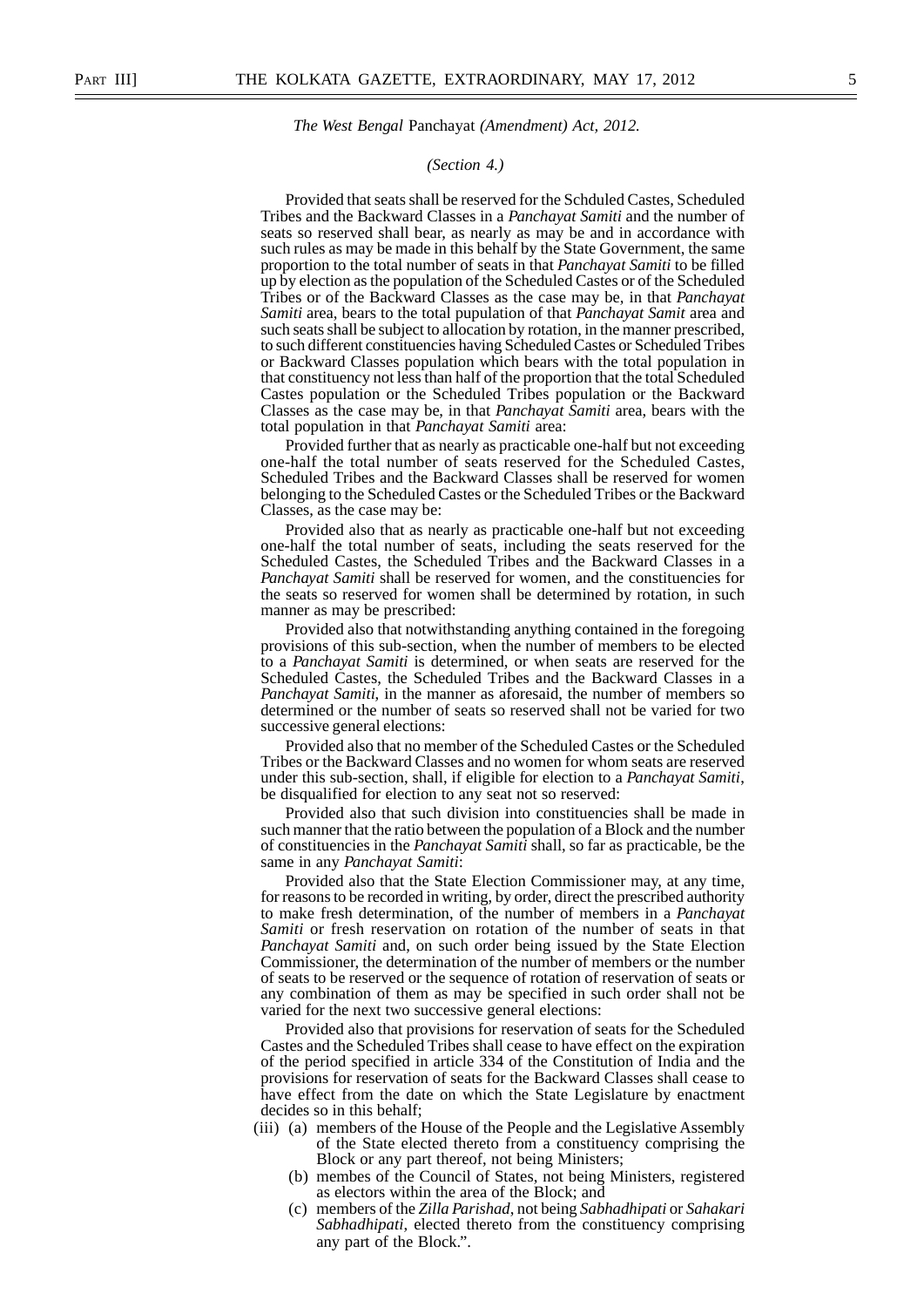#### *(Section 5.)*

Amendment of section 98.

**5.** For sub-section (1) of section 98 of the principal Act, the following sub-section shall be substituted:—

"(1) Every *Panchayat Samiti* shall, at its first meeting at which a quorum is present, elect, in the prescribed manner, one of its members to be the *Sabhapati* and another member to be the *Sahakari Sabhapati* of the *Panchayat Samiti*:

Provided that members referred to in clauses (i) and (iii) of sub-section (2) of section 94 shall neither participate in, nor be eligible for, such election:

Provided further that subject to such rules as may be made in this behalf by the State Government, a member shall not be eligible for such election unless he declares in writing that on being elected, he shall be a whole time functionary of his office and that during the period for which he holds or is due to hold such office, he shall not hold any office of profit unless he has obtained leave of absence from his place of employment or shall not carry on or be associated with any business, profession or calling in such manner that shall or is likely to interfere with due exercise of his powers, due performance of his functions or due discharge of his duties:

Provided also that subject to such rules as may be made by the State Government in this behalf, the offices of the *Sabhapati* and the *Sahakari Sabhapati* shall be reserved for the Scheduled Castes, the Scheduled Tribes and the Backward Classes in such manner that the number of offices so reserved at the time of any general election shall bear, as nearly as may be, the same proportion to the total number of such offices within a district as the population of the Scheduled Castes or the Scheduled Tribes or the Backward Classes, as the case may be, in all the Blocks within such district taken together bears with the total population in the same area, and such offices shall be subject to allocation by rotation in the manner prescribed:

Provided also that the offices of the *Sabhapati* and the *Sahakari Sabhapati* in any *Panchayat Samiti* having the Scheduled Castes or the Scheduled Tribes or the Backward Classes population, as the case may be, constituting not more than five *per cent* of the total population in the Block, shall not be considered for allocation by rotation:

Provided also that in the event of the number of Blocks having the Scheduled Castes or the Scheduled Tribes or the Backward Classes population constituting more than five *per cent* of the total population, falling short of the number of the offices of the *Sabhapati* and the *Sahakari Sabhapati* required for reservation in a district, the State Election Commissioner may, by order, include, for the purpose of reservation, other such offices of the *Sabhapati* and the *Sahakari Sabhapati* beginning from the Block having higher proportion of the Scheduled Castes or the Scheduled Tribes or the Backward Classes, as the case may be, until the total number of seats required for reservation is obtained:

Provided also that as nearly as practicable one-half but not exceeding one-half of the total number of the offices of the *Sabhapati* and the *Sahakari Sabhapati* reserved for the Scheduled Castes, the Scheduled Tribes and the Backward Classes in a district, shall be reserved by rotation for the women belonging to the Scheduled Castes, or the Scheduled Tribes or the Backward Classes, as the case may be:

Provided also that as nearly as practicable one-half but not exceeding one-half of the total number of offices of the *Sabhapati* and the *Sahakari Sabhapati* in a district including the offices reserved for the Scheduled Castes, the Scheduled Tribes and the Backward Classes, shall be reserved for the women, and the offices so reserved shall be determined by rotation in such manner as may be prescribed:

Provided also that in a district, determination of the offices of the *Sabhapati* reserved for the Scheduled Castes, the Scheduled Tribes, the Backward Classes and women shall precede such determination for the offices of the *Sahakari Sabhapati*:

Provided also that if, for any term of election (hereinafter referred to in this proviso as the said term of election), the office of the *Sabhapati* in a *Panchayat Samiti* is reserved for any category of persons in terms of the rules in force, the office of the *Sahakari Sabhapati* in that *Panchayat Samiti* shall not be reserved for the said term of election for any category and if, in accordance with the rules applicable to the office of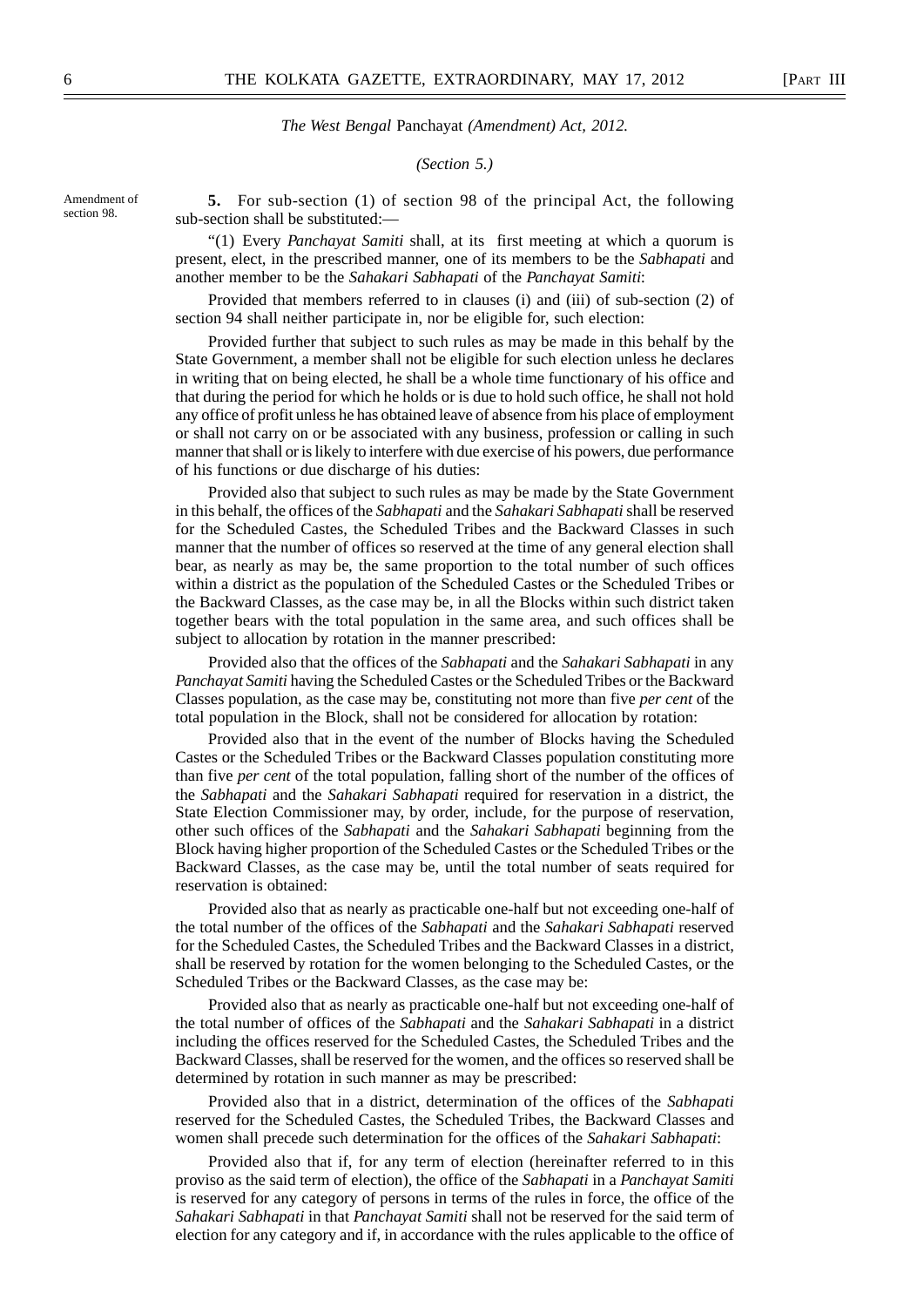#### *(Section 6.)*

the *Sahakari Sabhapati,* such office is required to be reserved for the said term of election, such reservation for the same category shall be made in another office of the *Sahakari Sabhapati* within the district in the manner prescribed, keeping the total number of offices so reserved for the said term of election equal to the number of such offices required to be reserved in accordance with the rules in force:

Provided also that when in any term of election, an office of the *Sahakari Sabhapati* is not reserved on the ground that the corresponding office of the *Sabhapati* is reserved in the manner prescribed, such office of the *Sahakari Sabhapati* not reserved on the ground as aforesaid, shall be eligible for consideration for reservation during the next term of election in the manner prescribed:

Provided also that notwithstanding anything contained in the foregoing provisions of this sub-section or elsewhere in this Act, the principle of rotation for the purpose of reservation of offices under this sub-section shall commence from the first election to be held after the coming into force of section 26 of the West Bengal *Panchayat* (Amendment) Act, 1994, and the roaster for reservation by rotation shall continue for every two successive terms for the complete rotation unless the State Election Commissioner, for reasons to be recorded in writing and by notification, directs fresh commencement of the rotation at any stage excluding one or more terms from the operation of the rotation:

West Ben. Act XVIII of 1994.

Provided also that no member of the Scheduled Castes or the Scheduled Tribes or the Backward Classes and no woman, for whom the offices are reserved under this sub-section, shall, if eligible for the office of the *Sabhapati* or *Sahakari Sabhapati,* be disqualified for election to any office not so reserved:

Provided also that any member elected from an unreserved seat or from a seat reserved for another category shall be eligible for election to the office of the *Sabhapati* or the *Sahakari Sabhapati* reserved for a particular category if he belongs to such category and produces Scheduled Castes, Scheduled Tribes or a Backward Classes certificate, as the case may be, issued by the competent authority before the presiding officer in order to establish his claim:

Provided also that the provisions for reservation of the offices of *Sabhapati* and the *Sahakari Sabhapati* for the Scheduled Castes and the Scheduled Tribes shall cease to have effect on the expiry of the period specified in article 334 of the Constitution of India and the provisions for reservation of seats for the Backward Classes shall cease to have effect from the date on which the State Legislature by enactment decides so in this behalf.".

Amendment of section 140.

**6.** For sub-section (2) of section 140 of the principal Act, the following sub-section shall be substituted:—

- "(2) The *Zilla Parishad* shall consist of the following members, namely:—
	- (i) *Sabhapatis* of the *Panchayat Samitis* within the district, *ex-officio*;
	- (ii) such number of persons not exceeding three as may be prescribed on the basis of the number of voters in the area from each Block within the district, the Block being divided by the prescribed authority for the purpose into constituencies in the prescribed manner, elected by secret ballot at such time and in such manner as may be prescribed from amongst the persons whose names are included in the electoral roll, pertaining to any Block within the district, prepared in accordance with such rules as may be made in this behalf by the State Government and in force on such date as the State Election Commissioner may declare for the purpose of an election, by persons whose names are included in such electoral roll pertaining to the constituency comprised in such Block:

Provided that seats shall be reserved for the Schduled Castes, the Scheduled Tribes and the Backward Classes in a *Zilla Parishad* and the number of seats so reserved shall bear, as nearly as may be and in accordance with such rules as may be made in this behalf by the State Government, the same proportions to the total number of seats in that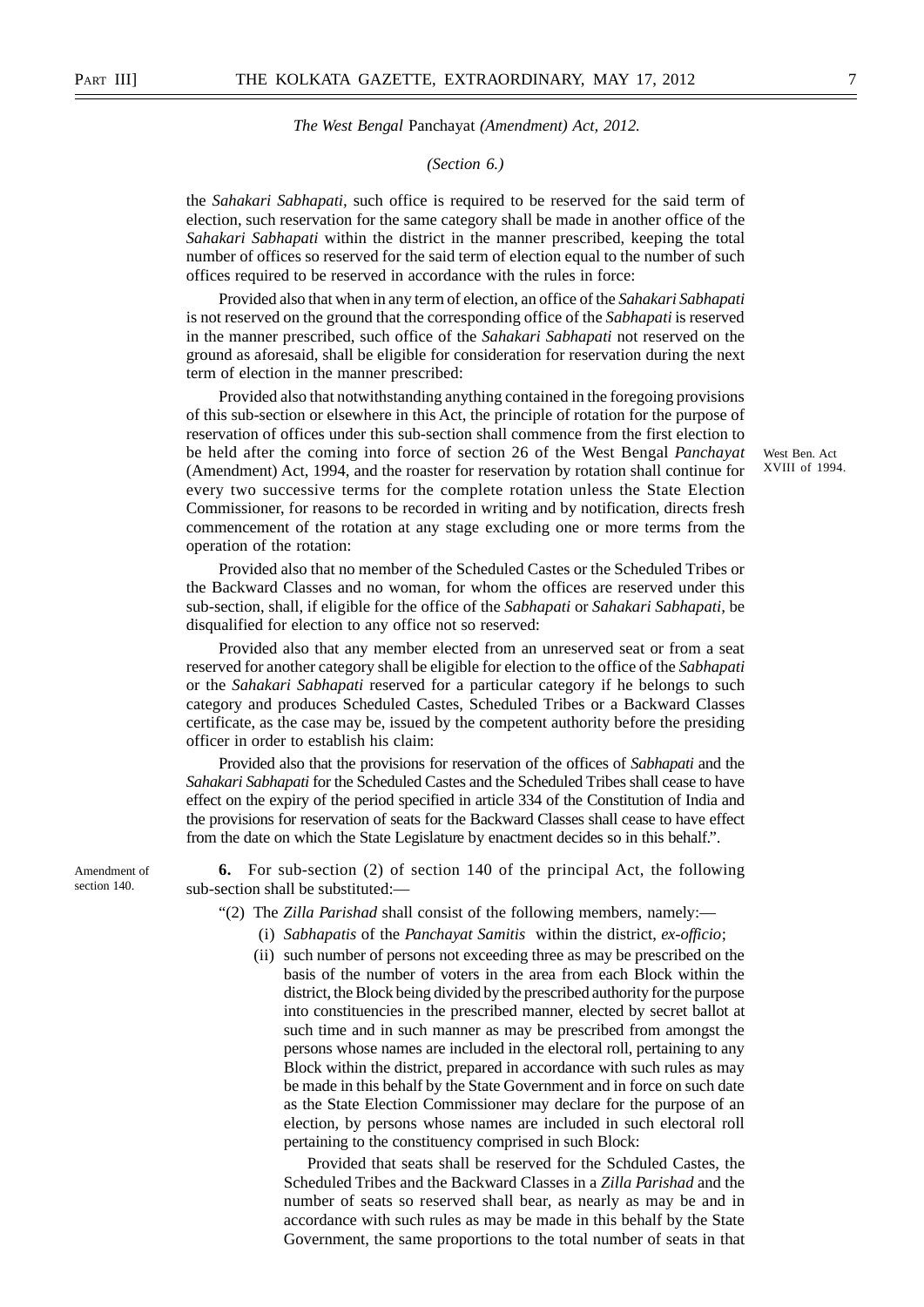#### *(Section 6.)*

*Zilla Parishad* to be filled up by election as the population of the Scheduled Castes or of the Scheduled Tribes or of the Backward Classes, as the case may be in that *Zilla Parishad* area, bears to the total pupulation of that *Zilla Parishad* area and such seats shall be subject to allocation by rotation, in the manner prescribed, to such different constituencies having Scheduled Castes or Scheduled Tribes or Backward Classes population which bears with the total population in that constituency not less than half of the proportion that the total Scheduled Castes population or the Scheduled Tribes population or the Backward Classes population as the case may be, in that *Zilla Parishad* area, bears with the total population in that *Zilla Parishad* area:

Provided further that as nearly as practicable one-half but not exceeding one-half of the total number of seats reserved for the Scheduled Castes, the Scheduled Tribes and the Backward Classes shall be reserved for women belonging to the Scheduled Castes or the Scheduled Tribes or the Backward Classes as the case may be:

Provided also that as nearly as practicable one-half but not exceeding one-half of the total number of seats, including the seats reserved for the Scheduled Castes, the Scheduled Tribes and the Backward Classes, in a *Zilla Parishad* shall be reserved for women, and the constituencies for the seats so reserved for women shall be determined by rotation, in such manner as may be prescribed:

Provided also that notwithstanding anything contained in the foregoing provisions of this sub-section, when the number of members to be elected to a *Zilla Parishad* is determined, or when seats are reserved for the Scheduled Castes, the Scheduled Tribes and the Backward Classes in a *Zilla Parishad*, in the manner as aforesaid, the number of members so determined or the number of seats so reserved shall not be varied for two successive general elections:

Provided also that no member of the Scheduled Castes or the Scheduled Tribes or the Backward Classes and no woman for whom seats are reserved under this sub-section, shall, if eligible for election to a *Zilla Parishad,* be disqualified for election to any seat not so reserved:

Provided also that such division into constituencies shall be made in such manner that the ratio between the the total population of all the Blocks in a district and the number of constituencies in the *Zilla Parishad* shall, so far as practicable, be the same in any *Zilla Parishad* :

Provided also that the State Election Commissioner may, at any time, for reasons to be recorded in writing issue an order making fresh determination of the number of members in a *Zilla Parishad* or fresh reservation on rotation of the number of constituencies in that *Zilla Parishad* and, on such order being issued by the State Election Commissioner, the determination of the number of members or the number of seats to be reserved or the sequence of rotation of reservation of seats or any combination of them as may be specified in such order shall not be varied for the next two successive general elections:

Provided also that the provisions for reservation of seats for the Scheduled Castes and the Scheduled Tribes shall cease to have effect on the expiry of the period specified in article 334 of the Constitution of India and the provisions for reservation of seats for the Backward Classes shall cease to have effect from the date on which the State Legislature by enactment decides so in this behalf;

- (iii) members of the House of the People and the Legislative Assembly of the State elected thereto from a constituency comprising the district or any part thereof, not being Ministers;
- (iv) members of the Council of States not being Ministers, registered as electors within the area of any Block within the district.".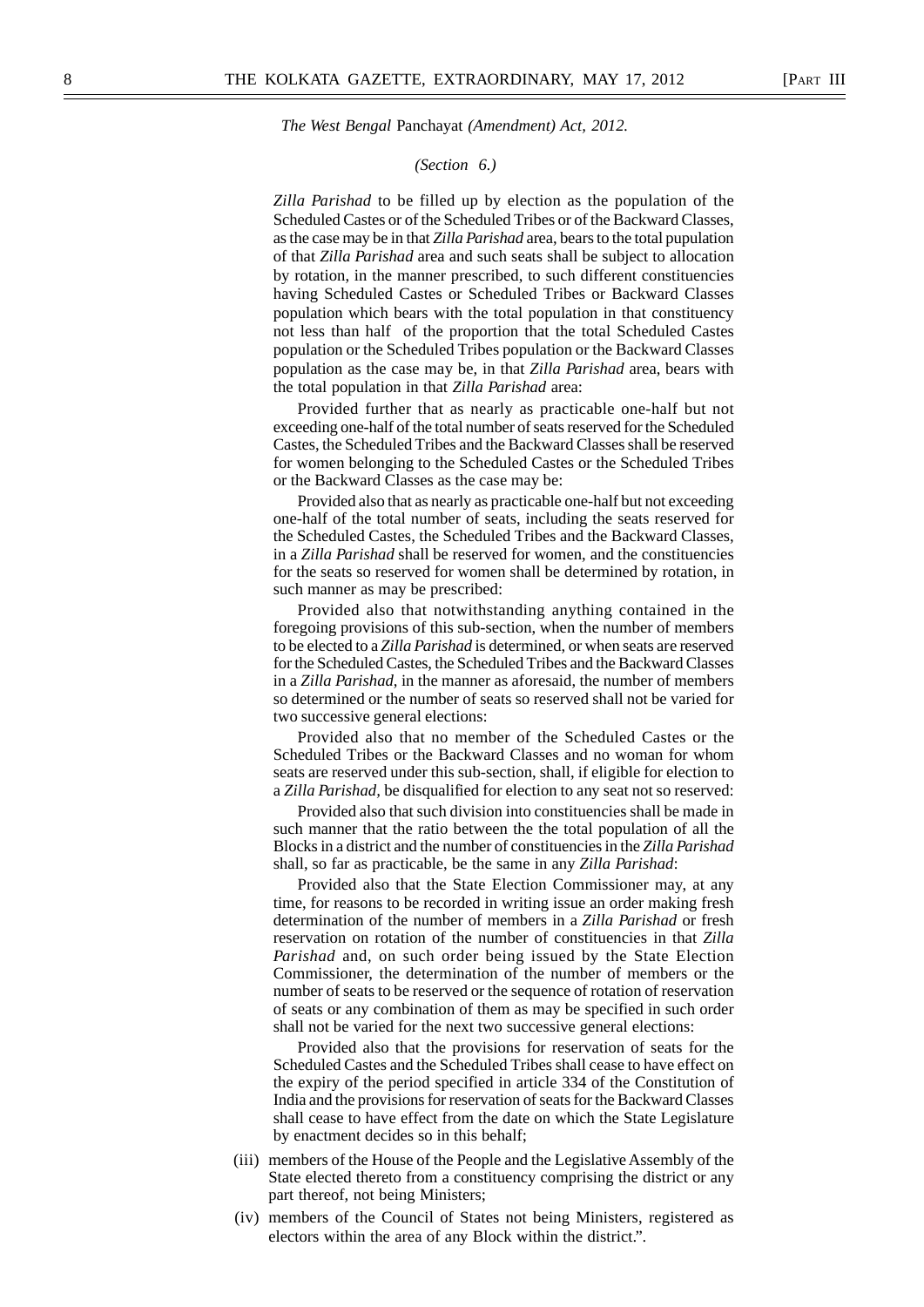#### *(Section 7.)*

Amendment of section 143.

**7.** For sub-section (1) of section 143 of the principal Act, the following sub-section shall be substituted:—

"(1) Every *Zilla Parishad* shall, at its first meeting at which a quorum is present, elect, in the prescribed manner, one of its members to be the *Sabhadhipati* and another member to be the *Sahakari Sabhadhipati* of the *Zilla Parishad*:

Provided that the members referred to in clauses (i) and (iii) and (iv) of sub-section (2) of section 140 shall neither participate in, nor be eligible for, such election:

Provided further that subject to such rules as may be made in this behalf by the State Government, a member shall not be eligible for such election unless he declares in writing that on being elected, he shall be a whole time functionary of his office and that during the period for which he holds or is due to hold such office, he shall not hold any office of profit unless he has obtained leave of absence from his place of employment or shall not carry on or be associated with any business, profession or calling in such manner that shall or is likely to interfere with due exercise of his powers, due performance of his functions or due discharge of his duties:

Provided also that subject to such rules as may be made by the State Government in this behalf, the offices of the *Sabhadhipati* and the *Sahakari Sabhadhipati* shall be reserved for the Scheduled Castes, the Scheduled Tribes and the Backward Classes in such manner that the number of offices so reserved at the time of any general election shall bear, as nearly as may be, the same proportion to the total number of such offices in West Bengal as the population of the Scheduled Castes or the Scheduled Tribes or the Backward Classes, as the case may be, in all the Blocks within West Bengal taken together bears with the total population in the same area, and such offices shall be subject to allocation by rotation in the manner prescribed:

Provided also that the offices of the *Sabhadhipati* and the *Sahakari Sabhadhipati* in any *Zilla Parishad* having the Scheduled Castes, the Scheduled Tribes and the Backward Classes population, as the case may be, constituting not more than five per cent of the total population in the Blocks within the district, shall not be considered for allocation by rotation.

Provided also that in the event of the number of *Zilla Parishad* area having the Scheduled Castes or the Scheduled Tribes or the Backward Classes population constituting more than five per cent of the total population, falling short of the number of offices of the *Sabhadhipati* and the *Sahakari Sabhadhipati* required for reservation in West Bengal the State Election Commissioner, may, by order, include, for the purpose of reservation, other such offices of the *Sabhadhipati* and the *Sahakari Sabhadhipati* beginning from the district having higher proportion of the Scheduled Castes or the Scheduled Tribes or the Backward Classes, as the case may be, until the total number of seats required for reservation is obtained:

Provided also that as nearly as practicable one-half but not exceeding one-half of the total number of offices of the *Sabhadhipati* and the *Sahakari Sabhadhipati* reserved for the Scheduled Castes, the Scheduled Tribes and the Backward Classes in West Bengal, shall be reserved by rotation for the women belonging to the Scheduled Castes or the Scheduled Tribes or the Backward Classes as the case may be:

Provided also that as nearly as practicable one-half but not exceeding one-half of the total number of offices of the *Sabhadhipati* and the *Sahakari Sabhadhipati* in West Bengal including the offices reserved for the Scheduled Castes, the Scheduled Tribes and the Backward Classes shall be reserved for the women, and the offices so reserved shall be determined by rotation in such manner as may be prescribed:

Provided also that determination of the offices of the *Sabhadhipati* within the State reserved for the Scheduled Castes, the Scheduled Tribes, the Backward Classes and women shall precede such determination for the offices of the *Sahakari Sabhadhipati*: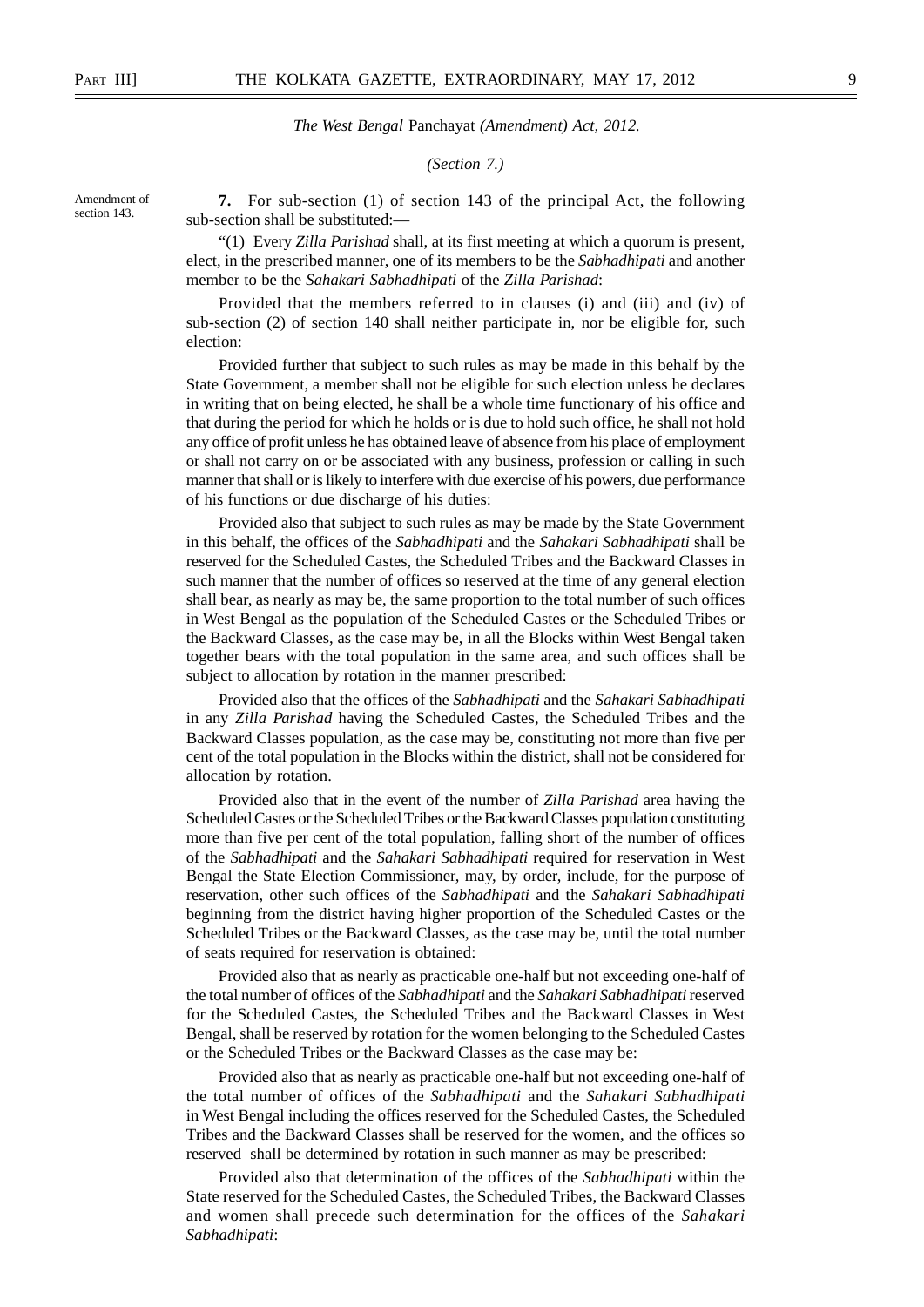#### *(Section 8.)*

Provided also that if, for any term of election (hereinafter referred to in this proviso as the said term of election), the office of the *Sabhadhipati* in a *Zilla Parishad* is reserved for any category of persons in accordance with the rules in force, the office of the *Sahakari Sabhadhipati* in that *Zilla Parishad* shall not be reserved for the said term of election for any category and if, in accordance with the rules applicable to the office of the *Sahakari Sabhadhipati,* such office is required to be reserved for the said term of election, such reservation for the same category shall be made in another office of the *Sahakari Sabhadhipati* within the State in the manner prescribed, keeping the total number of offices so reserved for the said term of election equal to the number of such offices required to be reserved in accordance with the rules in force.

Provided also that when in any term of election, an office of the *Sahakari Sabhadhipati* is not reserved on the ground that the corresponding office of the *Sabhadhipati* is reserved in the manner prescribed, such office of the *Sahakari Sabhadhipati* not reserved on the ground as aforesaid, shall be eligible for consideration for reservation during the next term of election in the manner prescribed:

Provided also that notwithstanding anything contained in the foregoing provisions of this section or elsewhere in this Act, the principle of rotation for the purpose of reservation of offices under this sub-section shall commence from the first election to be held after the coming into force of section 39 of the West Bengal *Panchayat* (Amendment) Act, 1994, and the roaster for reservation by rotation shall continue for every two successive terms for the complete rotation unless the State Election Commissioner, for reasons to be recorded in writing and by notification, directs fresh commencement of the rotation at any stage excluding one or more terms from the operation of the rotation:

Provided also that no member of the Scheduled Castes or the Scheduled Tribes or the Backward Classes and no woman, for whom the offices are reserved under this sub-section, shall, if eligible for the office of the *Sabhadhipati* or the *Sahakari Sabhadhipati,* be disqualified for election to any office not so reserved:

Provided also that any member elected from an unreserved seat or from a seat reserved for another category shall be eligible for election to the office of the *Sabhadhipati* or the *Sahakari Sabhadhipati* reserved for a particular category if he belongs to such category and produces Scheduled Castes, Scheduled Tribes or a Backward Classes certificate, as the case may be, issued by the competent authority before the presiding officer in order to establish his claim:

Provided also that the provisions for reservation of the offices of *Sabhadhipati* and the *Sahakari Sabhadhipati* for the Scheduled Castes and the Scheduled Tribes shall cease to have effect on the expiry of the period specified in article 334 of the Constitution of India and the provisions for reservation of seats for the Backward Classes shall cease to have effect from the date on which the State Legislature by enactment decides so in this behalf.".

Amendment of section 185B.

**8.** For sub-section (3) of section 185B of the principal Act, the following sub-section shall be substituted:—

- "(3) The *Mahakuma Parishad* shall consist of the following members, namely:—
	- (i) *Sabhapatis* of the *Panchayat Samitis* within the sub-division, *ex officio*;
	- (ii) such number of persons not exceeding three, as may be prescribed on the basis of the number of voters in each Block within the sub-division, the Block being divided by the prescribed authority for the purpose into constituencies in the prescribed manner, elected by secret ballot, at such time and in such manner as may be prescribed, from amongst the persons, whose names are included in the electoral roll prepared in accordance with such rules as may be made by the State Government in this behalf and in force on such date as the State Election Commissioner may declare for the purpose of an election, pertaining to any Block within the area of *Mahakuma Parishad,* by persons whose names are included in such electoral roll pertaining to the constituency comprised in such Block: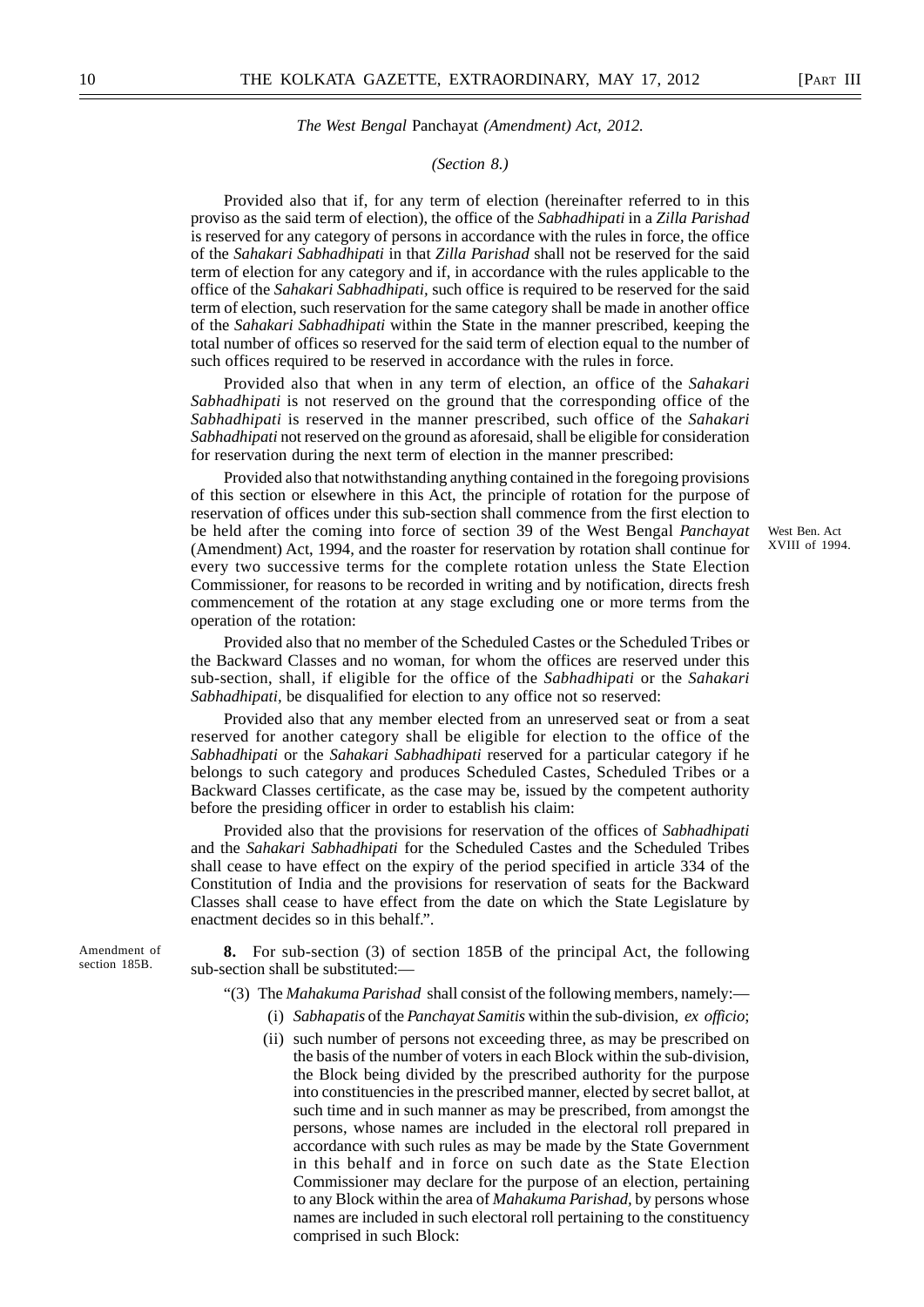#### *(Section 8.)*

Provided that seats shall be reserved for the Schduled Castes, the Scheduled Tribes and the Backward Classes in a *Mahakuma Parishad* area and the number of seats so reserved shall bear, as nearly as may be and in accordance with such rules as may be made in this behalf by the State Government, the same proportion to the total number of seats in that *Mahakuma Parishad* to be filled up by election as the population of the Scheduled Castes or of the Scheduled Tribes or the Backward Classes as the case may be, in that *Mahakuma Parishad* area, bears to the total population of that *Mahakuma Parishad* area and such seats shall be subject to allocation by rotation, in the manner prescribed to such different constituencies having Scheduled Castes or Scheduled Tribes or Backward Classes population which bears with the total population in that constituency not less than half of the proportion that the total Scheduled Castes population or the Scheduled Tribes population or the Backward Classes population as the case may be, in that *Mahakuma Parishad* area, bears with the total population in that *Mahakuma Parishad* area:

Provided further that as nearly as practicable one-half but not exceeding one-half of the total number of seats reserved for the Scheduled Castes, the Scheduled Tribes and the Backward Classes shall be reserved for women belonging to the Scheduled Castes or the Scheduled Tribes or the Backward Classes as the case may be:

Provided also that as nearly as practicable one-half but not exceeding one-half of the total number of seats, including the seats reserved for the Scheduled Castes, the Scheduled Tribes and the Backward Classes in the *Mahakuma Parishad* shall be reserved for women, and the constituencies for the seats so reserved for women shall be determined by rotation, in such manner as may be prescribed:

Provided also that notwithstanding anything contained in the foregoing provisions of this sub-section, when the number of members to be elected to the *Mahakuma Parishad* is determined, or when seats are reserved for the Scheduled Castes, the Scheduled Tribes and the Backward Classes in the *Mahakuma Parishad,* in the manner as aforesaid, the number of members so determined or the number of seats so reserved shall not be varied for two successive general elections:

Provided also that no member of the Scheduled Castes or the Scheduled Tribes or the Backward Classes and no woman for whom seats are reserved under this subsection, shall, if eligible for election to the *Mahakuma Parishad* be disqualified for election to any seat not so reserved:

Provided also that such division into constituencies shall be made in such manner that the ratio between the population of all the Blocks in the *Mahakuma Parishad* and the number of constituencies in the *Mahakuma Parishad* shall, so far as practicable, be the same as in any *Zilla Parishad*:

Provided also that the State Election Commissioner may, at any time, for reasons to be recorded in writing, issue an order making fresh determination, of the number of members in the *Mahakuma Parishad* or fresh reservation on rotation of the number of constituencies in the *Mahakuma Parishad* and, on such order being issued by the State Election Commissioner, the determination of the number of members and the reservation of the number of constituencies shall not be varied for the next two successive general elections: